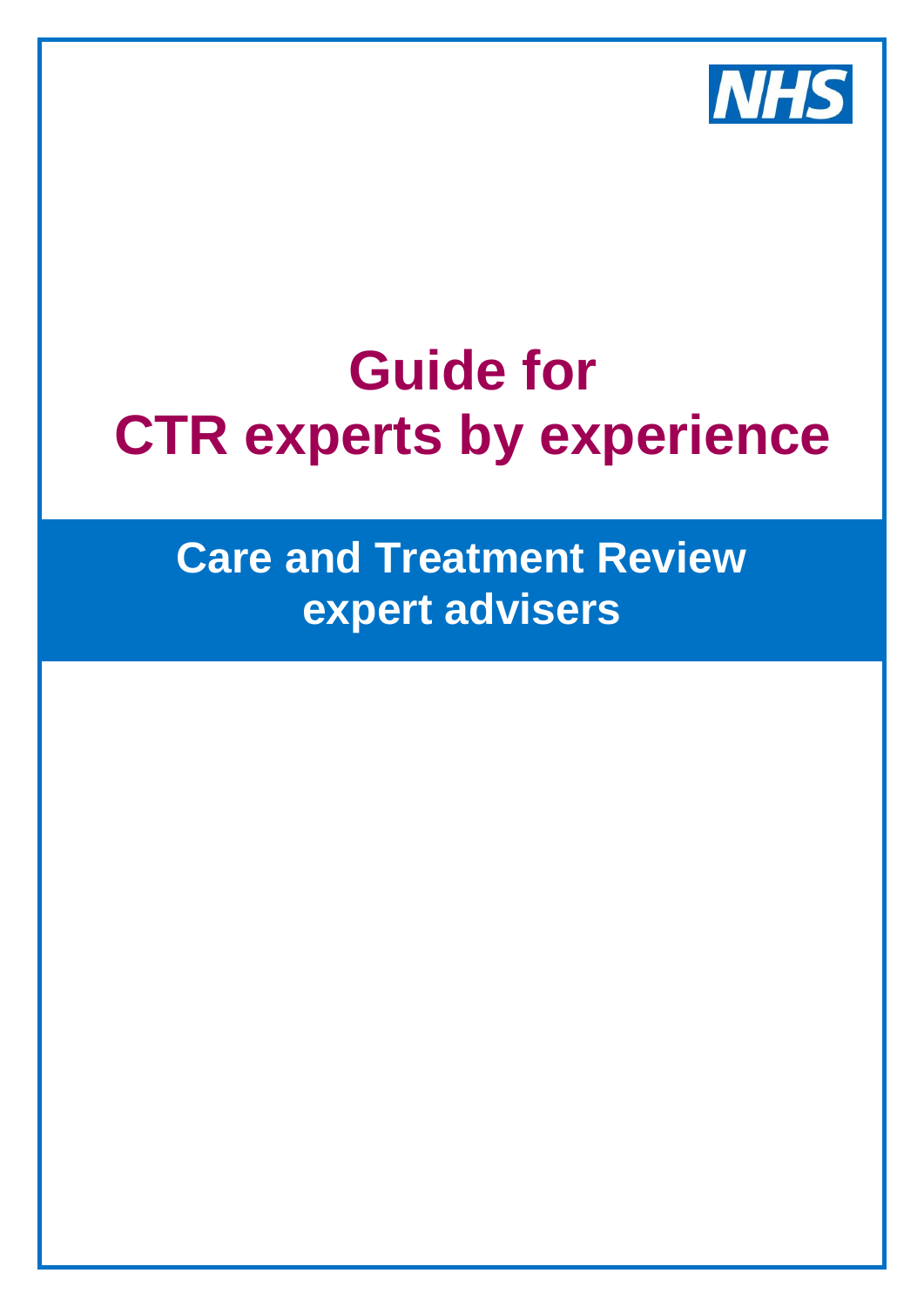### **About this booklet**

This booklet is about becoming an expert by experience as an expert adviser on Care and Treatment Reviews.

It tells you the main things about Care and Treatment Reviews, which are also called CTRs.

There is more information about the CTR policy, other documents and online learning at [www.england.nhs.uk/ctr.](http://www.england.nhs.uk/ctr)

#### **What's inside this booklet?**

| Page 3        | What is an expert by experience?<br>What is a CTR Panel?<br>What is a CTR?        |
|---------------|-----------------------------------------------------------------------------------|
| Page 4        | What does an expert by experience do?<br>What knowledge or experience are needed? |
| Page 5        | A good expert by experience is                                                    |
| Page 6        | <b>Payment</b>                                                                    |
| Pages 6 to 7  | <b>Rules about CTRs</b>                                                           |
| Pages 7 to 8  | When do CTRs happen?                                                              |
| Pages 8 to 9  | How long do they take?                                                            |
| Page 9        | Meeting the person and family carers                                              |
| Page 10       | The big 4 questions and key lines of enquiry                                      |
| Page 11       | Reading care notes and meeting other people<br>The CTR report                     |
| Page 12       | What makes a good CTR?                                                            |
| Page 12 to 15 | What do the PERSONAL principles mean?                                             |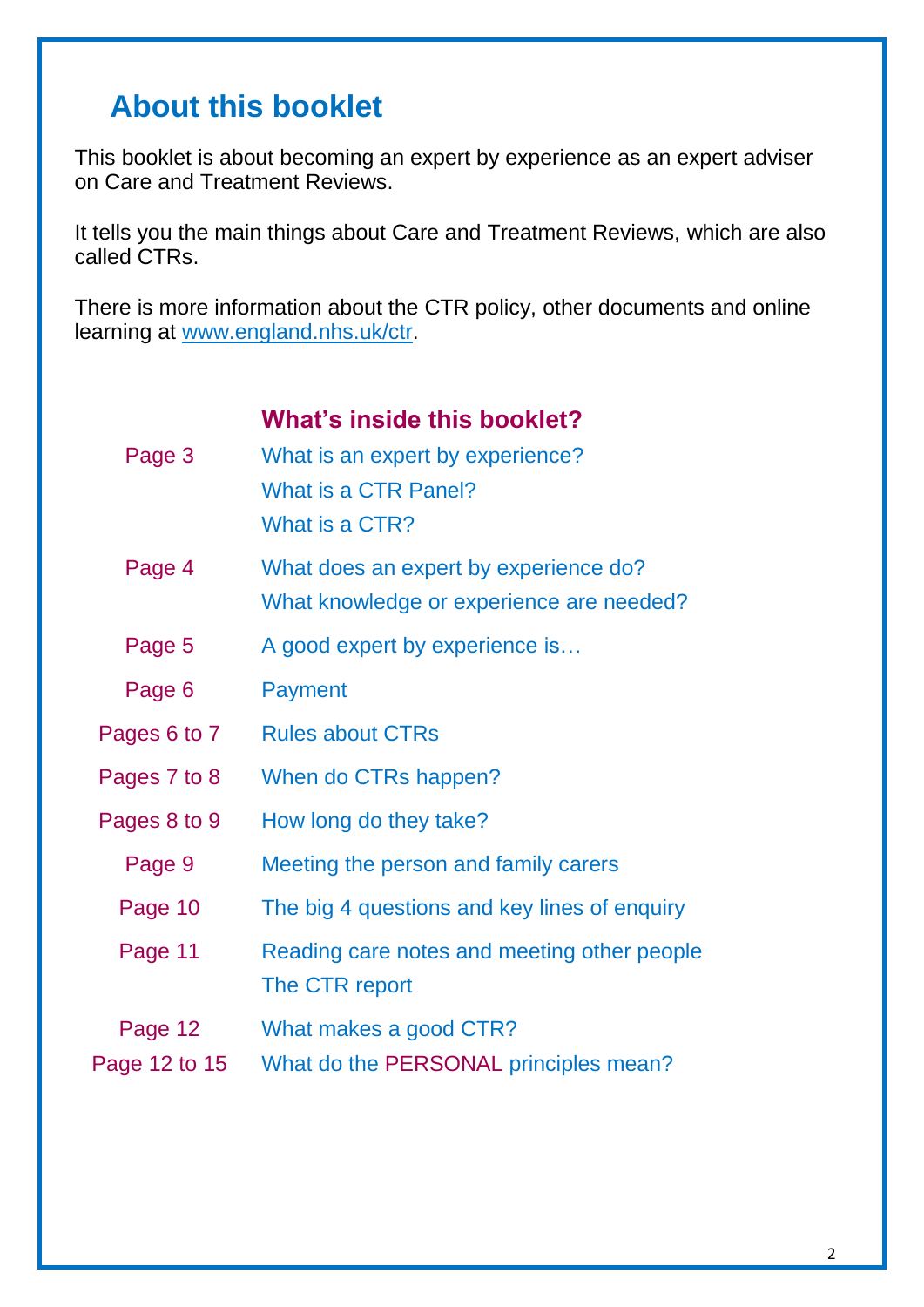### **What is an expert by experience?**

Experts by experience are important people in a Care and Treatment Review, also called a CTR. You might be a person with a learning disability, autism or both. Or you might be a family carer.

You have experience of services for people with a mental health problem or behaviour which is seen as challenging. You are paid for your work on a CTR.

An expert by experience is an **equal** member of the CTR Panel. You help the panel understand what someone's care is like. You help the panel think about how it can be better. You help the person and family carers have a good CTR.

#### **What is a CTR Panel?**

The CTR Panel is usually made up of three people. **You**, a clinical expert and the chairperson.

The **chairperson** is usually the person's commissioner. The commissioner works for the NHS. Part of their job is to pay for the person's care.

The **clinical expert** is someone who is qualified to work in health care. It could be a nurse, psychiatrist or other health professional.

Sometimes there can be other advisers on the panel. This could be a social worker, or for a child someone who works in education.

#### **What is a Care and Treatment Review?**

A CTR is an independent review of a person's care. It checks:

- That people are safe and getting the right care for them
- They have good care plans for the future
- Any problems with their health, safety or care get sorted out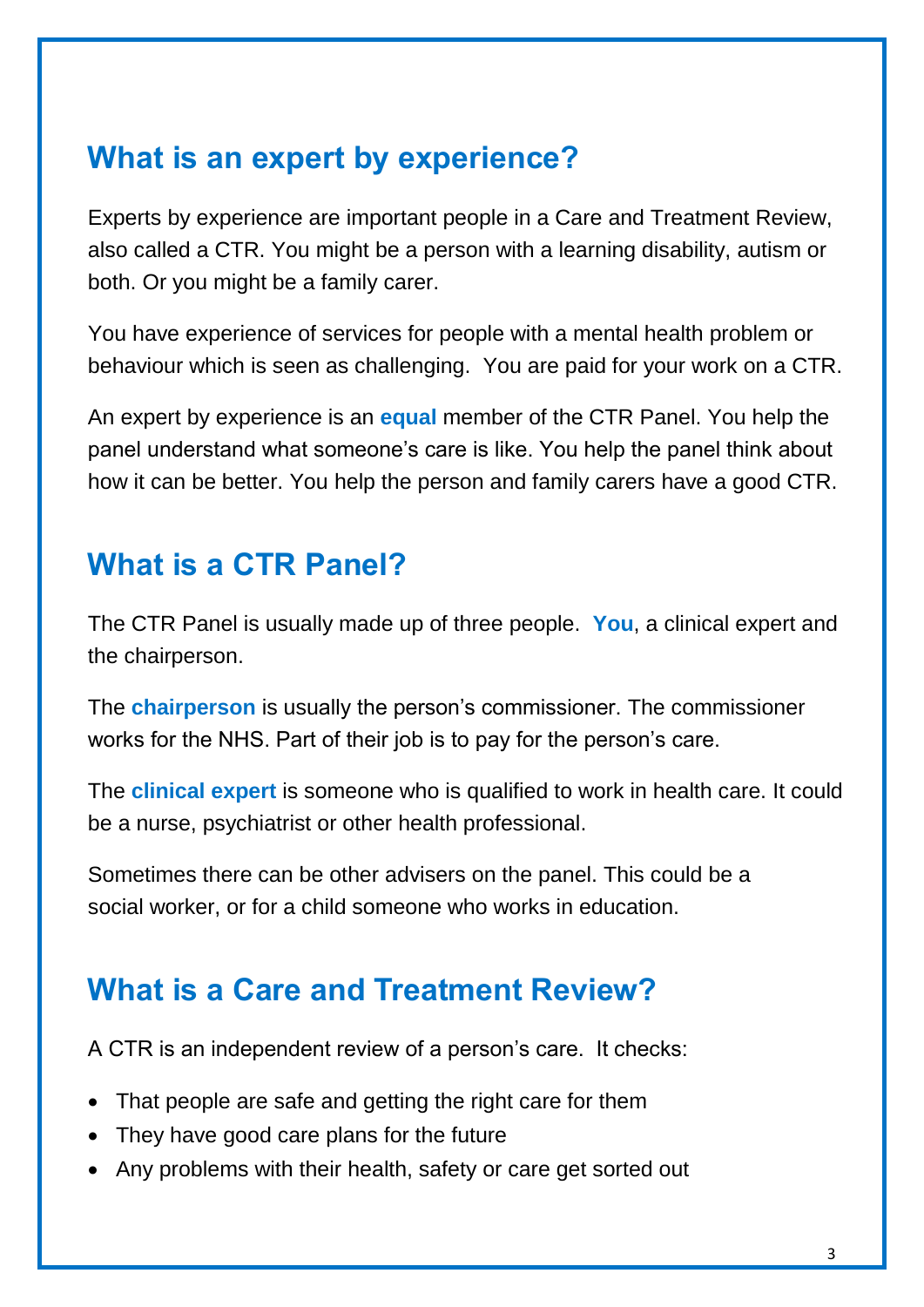CTRs are for people with learning disabilities, autism or both, who are in **hospital** because of a mental health problem, or because their behaviour is seen as challenging. It is also for people living in the **community** who might need to go into a learning disability or mental health hospital.

People of all ages can have a CTR. It is a bit different for **children and young people** as it also includes the person's learning needs. So it is called a **Care, Education and Treatment Review, or CETR**. It is the same in other ways.

Care and Treatment Reviews are part of **Transforming Care.** This is a big project which helps more people get the care they need in the community instead of in hospital. If people do need to go into hospital, it makes sure they can leave as soon as they are well enough. And that people get the right care when they leave. CTRs are an important part of this.

#### **Becoming an expert by experience**

To be an expert adviser you have to go through a job recruitment process to make sure you have the right skills and experience. You will also need to have a **DBS** check. This is done by the Disclosure and Barring Service. They check whether people have a criminal record which might stop them from doing this work.

Some experts by experience are recruited and supported by local **expert hubs**. If you are not part of an expert hub, the CTR chair will organise your training and support.

### **What does an expert by experience do?**

- Works as a member of the CTR panel
- Gets ready for and attends CTRs
- Takes part in CTR training as needed
- Follows rules about CTRs before, during and after
- Helps the chairperson with the CTR report. This is about what needs to happen next - by when and by who.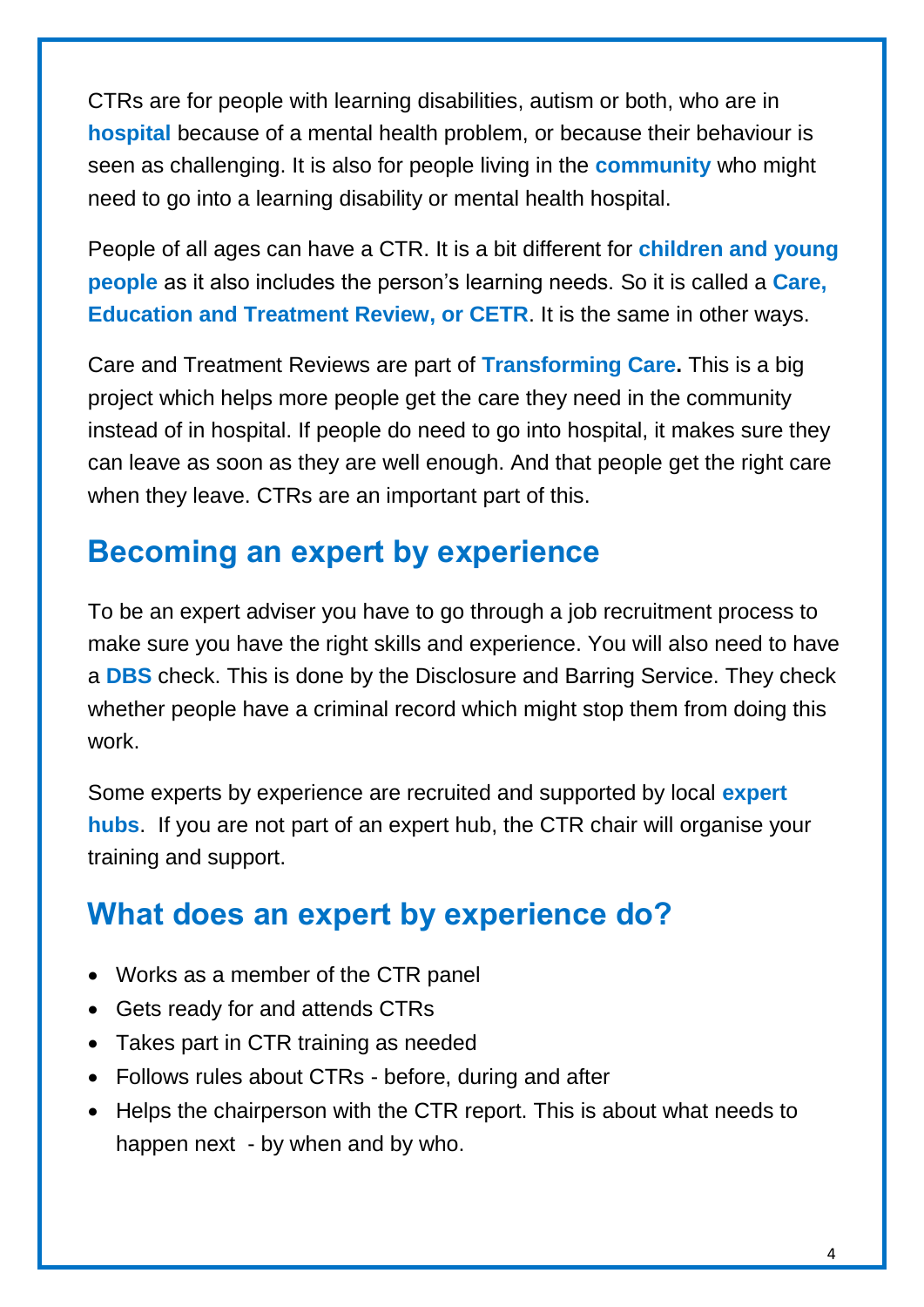### **What knowledge or experience are needed?**

- Personal experience of services for people who have mental health problems or behaviour which is seen as challenging, either in hospital or in the community
- Personal experience of services that work with people in learning disability and mental health hospitals and/or in the community
- Understanding of people's rights, equality and diversity
- Understanding of person centred support and how it helps with people's care
- Understanding of good care and support in the community
- Understanding or will learn about Positive Behaviour Support

### **A good expert by experience is…**

- Good at communicating with people who use services and their families in different ways
- Good at thinking about what a CTR report should say
- Good at keeping information private and confidential
- Good at noticing things and asking questions
- Good at knowing what is good care and poor care
- Good at getting to meetings on time
- Able to change their plans quickly if needed
- Good at being part of a team led by somebody else
- Happy to be supported on some things if needed
- Able to travel to CTRs (with or without support) which can be outside of your home town
- Able to use email and phone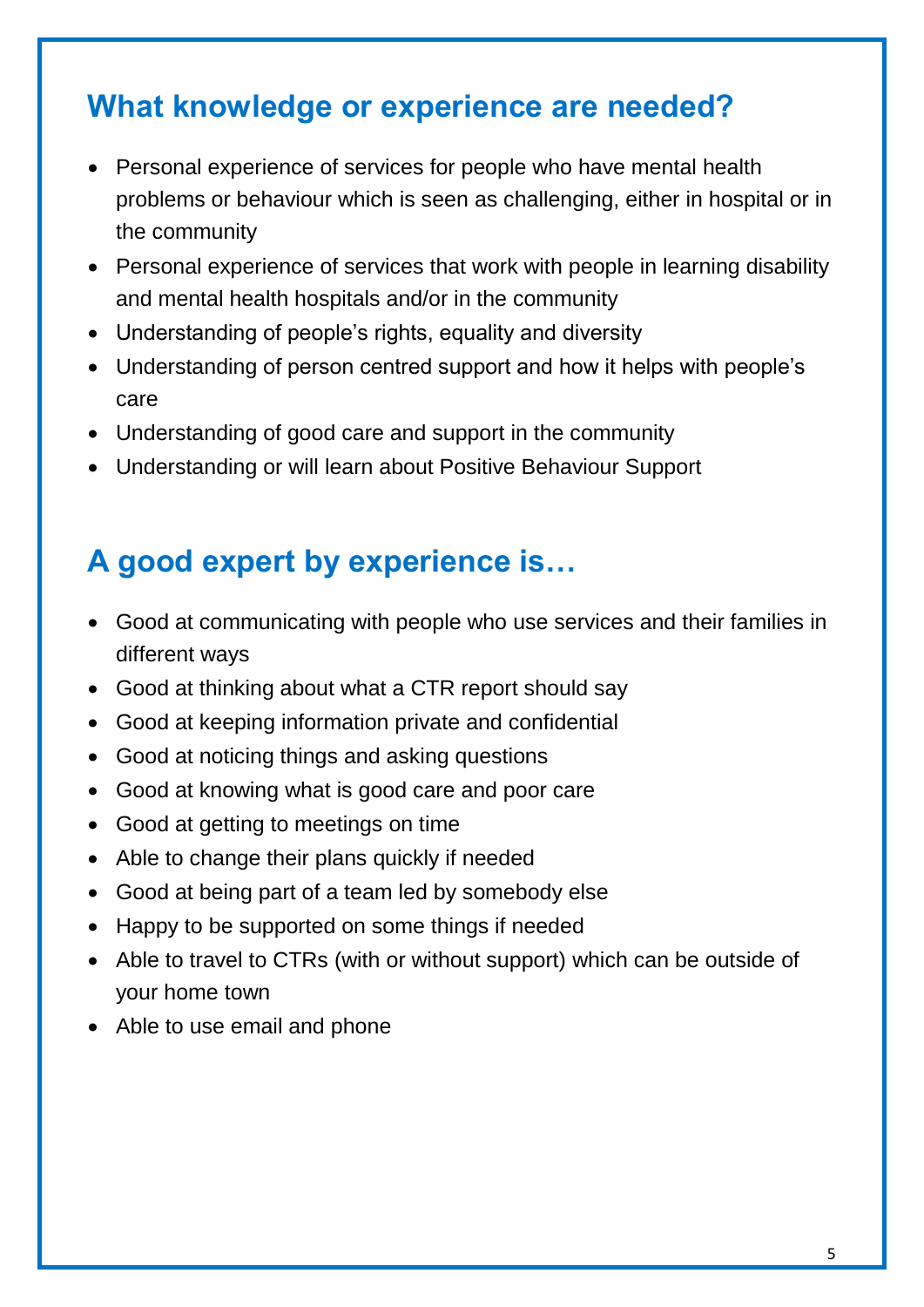#### **Payment**

The rate of pay for an expert by experience is usually £20 per hour, or £150 per day. This may be paid by cheque or to your bank.

Travel and expenses will be paid if you travel outside of your local area. Train tickets may be booked for you (please check) and you should keep receipts for other travel and expenses. Payment will be in line with the paying organisations' policy on this. You may also need to check the policy on payment for additional support to carry out the work eg. a support assistant or childcare costs.

### **Rules about CTRs**

#### **Everything you hear and see is confidential**

- You will be asked to sign a contract to keep all the information you see or hear private and confidential.
- You cannot take away any of the person's notes with you afterwards.
- You can only talk about the person and their care with people who are part of the CTR.

### **Rules about CTRs**

#### **Before a CTR**

- You will probably need to bring some proof of identity with you to a CTR, to show who you are. The chairperson or hub will send you a badge or help you if this is a problem.
- You will need to sort out your travel plans with the hub or chairperson and
- When and where you will meet the panel members on the day.
- If you know the person from having done their CTR before, that is OK. But if you know the person in another way, this can be a **conflict of interest**. If so, tell the chairperson.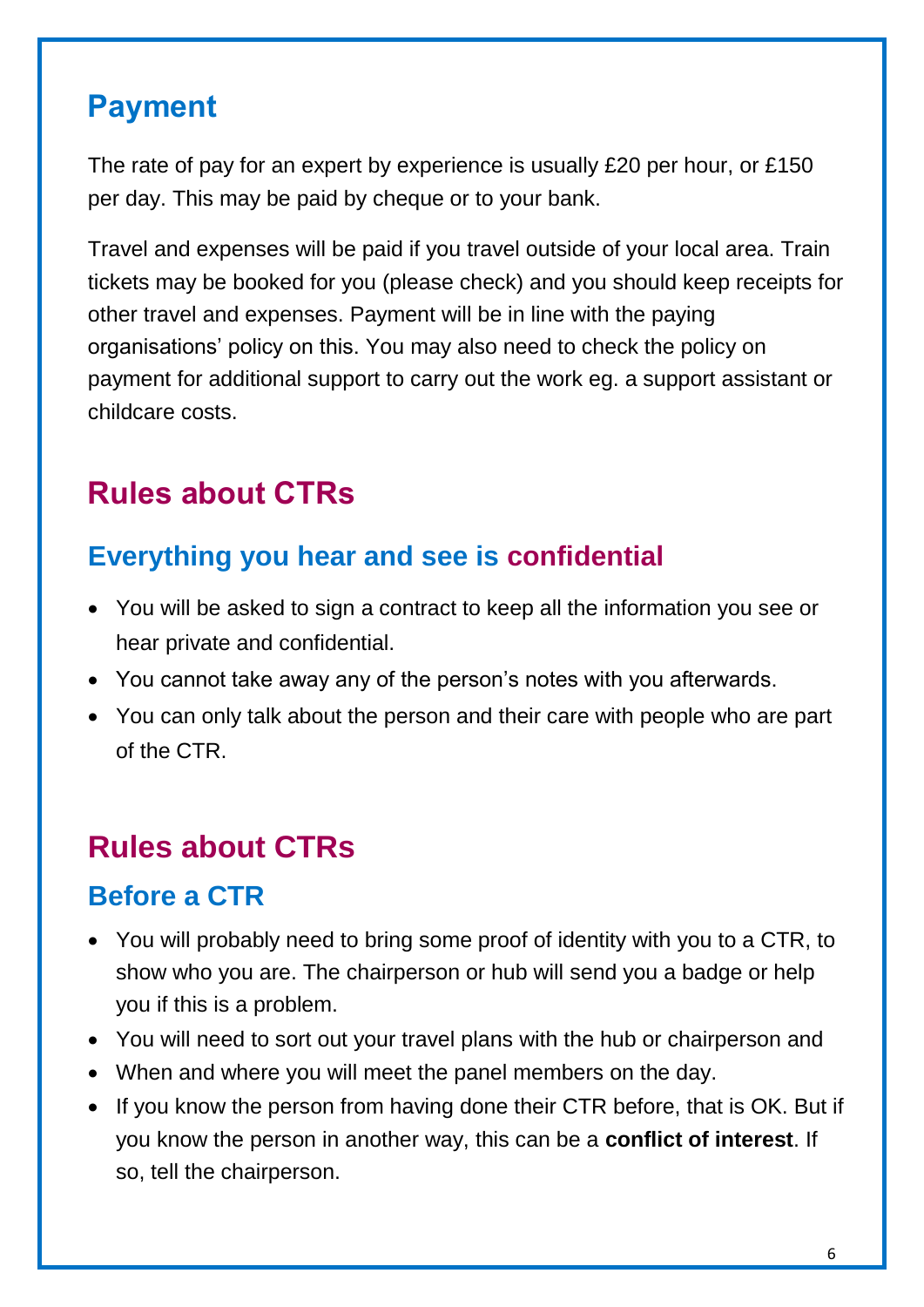### **On the day of the CTR**

- Allow time to get there about half an hour before it starts.
- Remember the panel and staff are there to help you.
- You will probably need to sign in. You might be told where to put your purse, wallet, phone or other personal things. This is so they are kept safe while you are there.
- You are there to ask questions, but you must also be polite.
- The chairperson is in charge of the CTR.

### **After the CTR**

- You can only talk about the CTR to panel members or someone the chairperson says it's OK to talk to.
- The chairperson of the CTR or hub will contact you afterwards to talk about how the CTR was for you and to answer any questions.
- You will be asked to check the CTR report. If you need support to do this, it can only be the chairperson or someone in the hub who is allowed to support you.
- At the end of the CTR the chair will talk to the panel about follow up actions. If you are concerned about something you saw or heard, you can ask the chair to let you know if the concern has been dealt with after the CTR.

#### **When do CTRs happen?**

In the **community**, people should have a CTR in good time before it is decided if they must go into hospital.

If there is no time for this, **adults** should have a CTR within 4 weeks of going into hospital. **Children and young people** should have a CETR within 2 weeks of going into hospital.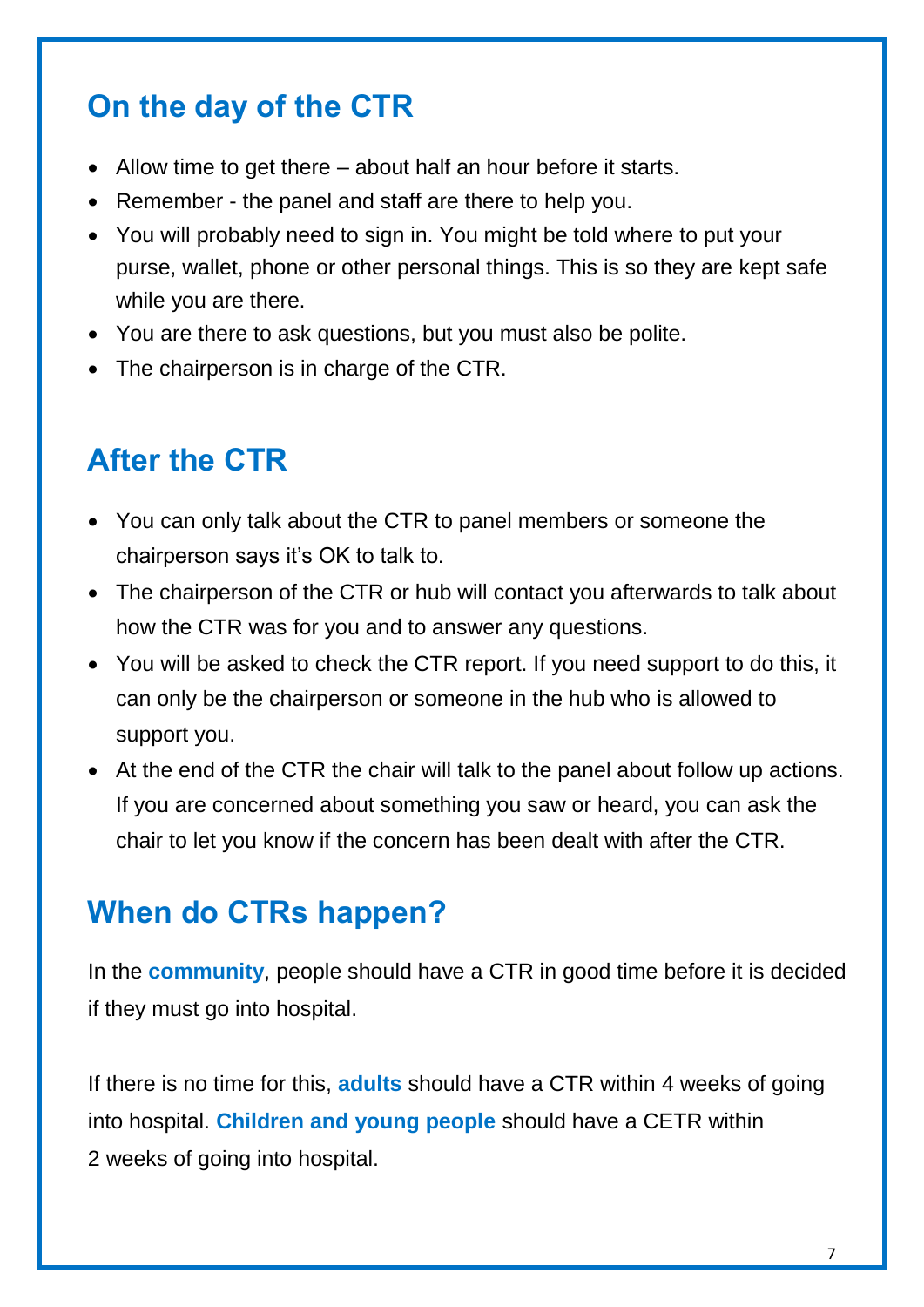CTRs for **adults** happen **every 6 months** if they are in a **non-secure hospital**, like an assessment and treatment unit.

If the person is in a **secure hospital**, the CTR happens **every 12 months**.

CETRs for **children and young people in hospital** happen **every 3 months**.

**Anyone having a CTR and those who support them can also ask for a CTR at any time.**

### **How long does a CTR take?**

A CTR usually takes most of a day. This gives the panel plenty of time to meet everyone, look at the person's notes and decide what needs to happen.

Sometimes a CTR happens on the same day as another care meeting, such as a CPA. If this happens, it might only last half a day. This works well for some people but if you feel it is not working for the person having the CTR, talk to the chairperson and the clinical expert about it. **You can only go into another care meeting for the person if the person says it is OK.**

**A CTR starts with a big meeting** to talk about the day, fix meeting times, find out more and ask for notes. Things to check in this meeting are:

- Does the person need time to decide about meeting the panel?
- Does the person want to meet all or some of you?
- Does the person want to meet the panel in private?
- Does he or she have communication or other needs to help them take part?
- Has the person invited their family member or advocate to take part?
- Does the person want you to meet them all at the same time?
- If a family member or advocate is taking part but can't be there, who will ring them and when?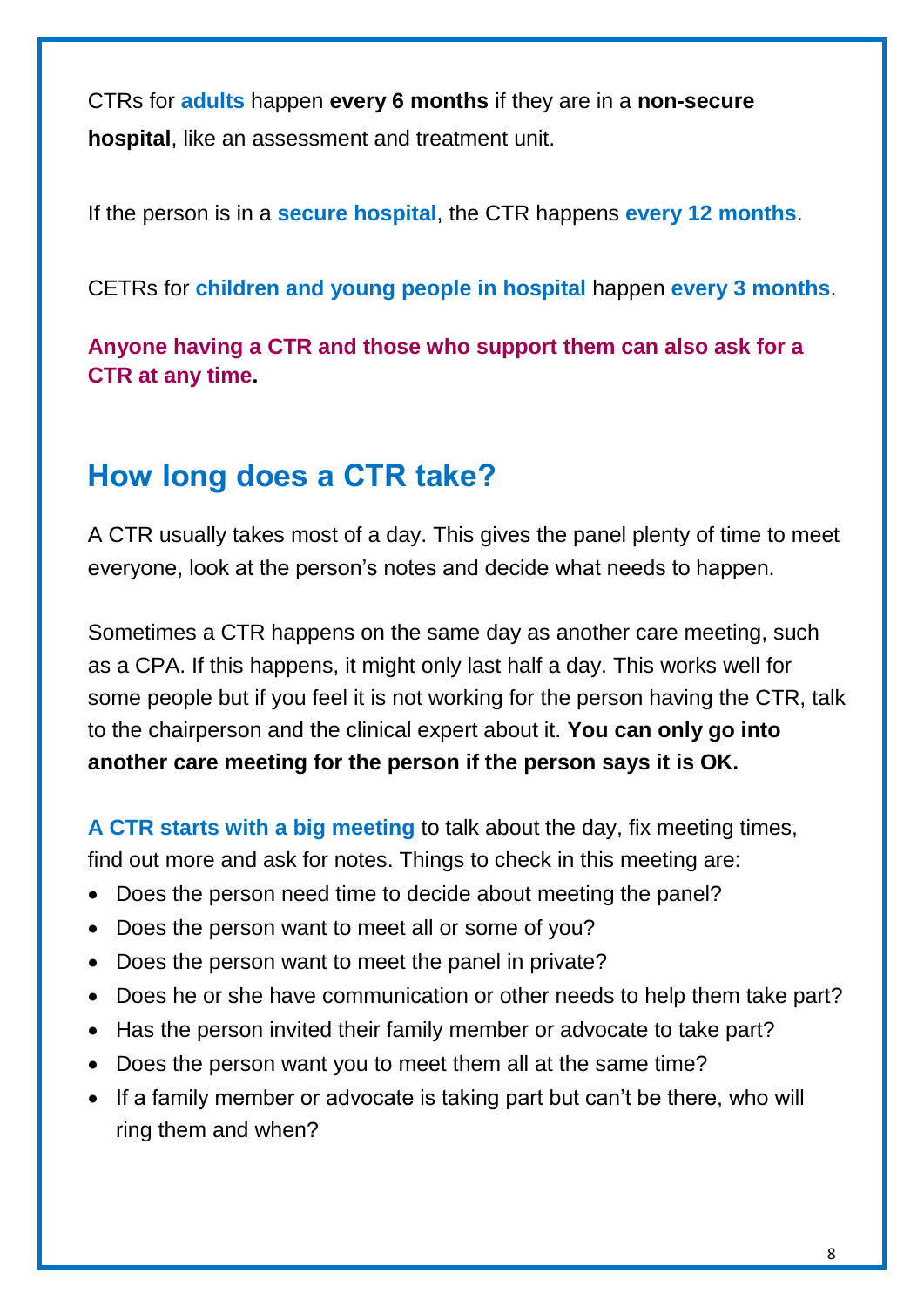#### **Most of the CTR is spent talking to people and looking at notes.**

Towards the end, the CTR Panel takes time to think about everything they have found out. This is when the panel decides what needs to happen next, who needs to do it and by when. These are called the **actions** and they go into the **CTR report**. The chairperson writes the report afterwards.

If at all possible, it is good if the panel can have a meeting with the main people who took part, **at the end of the CTR**. This should include the person having the CTR if they want to attend. The aim of this meeting is to talk about the main actions you have agreed as a panel.

#### **Meeting the person and family carers**

**People often want to meet the expert by experience, because it can feel easier talking to you.** It can be good to meet the person and family carers in pairs. This means you can support each other.

Some people have said they want to know more about the panel members too, because you find out a lot about them! It's good to say a bit about yourself and the role of the expert by experience when you meet the person and family.

#### **Supporting the person well**

- The person might find it hard to talk about their care.
- They might feel unsure about meeting new people.
- Give the person time to decide when they are ready and
- When they want to stop or have a break.
- Would a few short meetings work better than one big one? And give all the panel a chance to meet the person?
- Would the person like to show you where they live eg. their room or ward? Can staff help with this?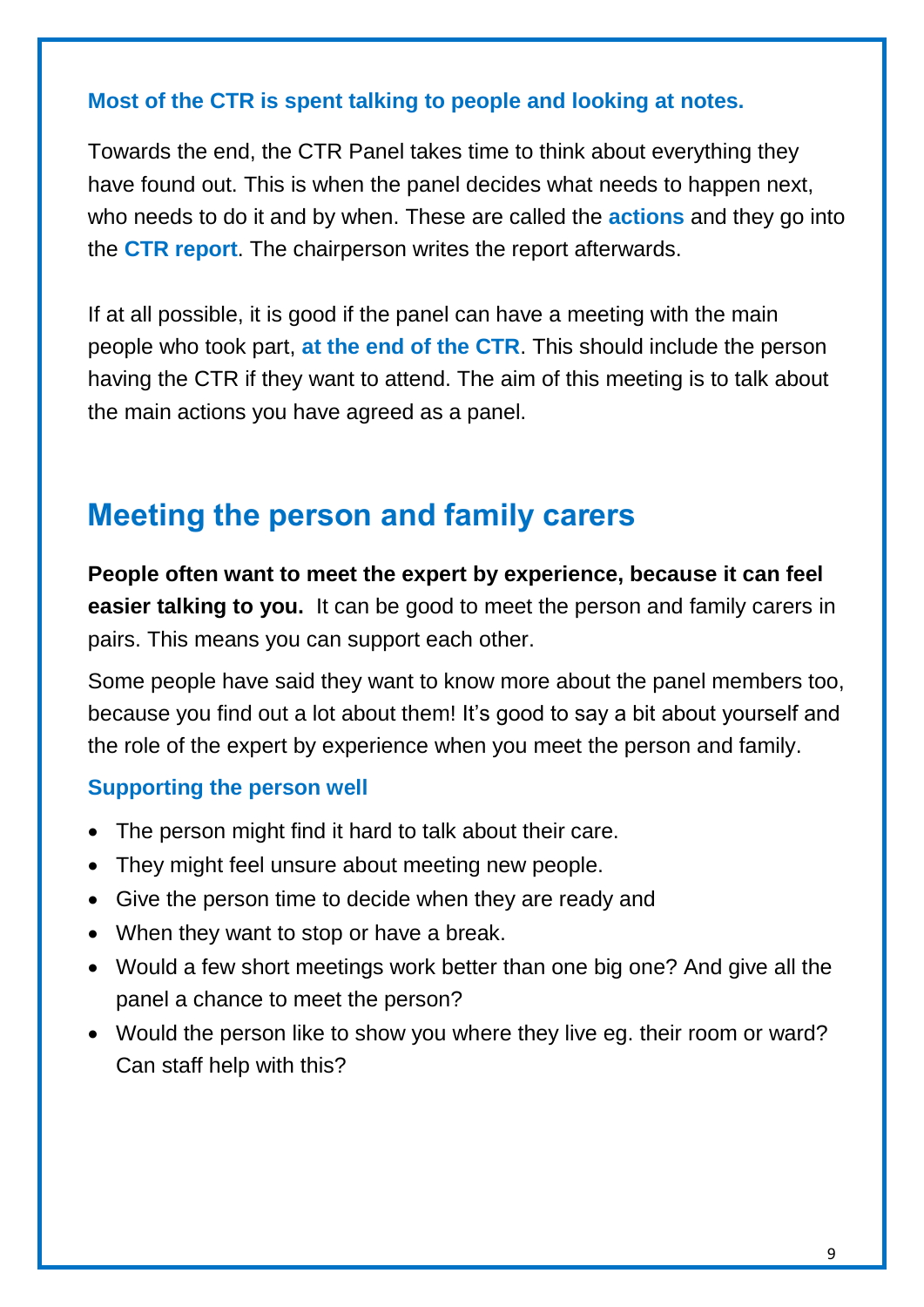### **The 4 big questions in a CTR are:**

- **1. Is the person safe?**
- **2. Is the person getting good care now?**
- **3. What are their plans for the future?**
- **4. Does the person need to be in hospital for their care and treatment?**

### **Key lines of enquiry**

Within these 4 big questions, the chairperson has a list of other questions which help to find out more and why.

These questions are called key lines of enquiry, or KLOEs for short. The answers to these questions help to show what needs to happen. They also help the chairperson write a report after the CTR.

The KLOE questions are in groups, under these subjects:

- 1. Key areas of concern
- 2. Does the person need to be in hospital?
- 3. Is the person receiving the right care and treatment?
- 4. Is care person-centred?
- 5. Are the person's health needs known and met?
- 6. The right use of medication?
- 7. Clear, safe and positive approach to risk?
- 8. Autism needs being met?
- 9. Active planning for the future and discharge?
- 10. Are families and/or carers involved?
- 11. Are the person's rights upheld?

The panel should look for proof or evidence. This might be in the person's care notes or in what people say. The chairperson needs to show how or why the panel decides on something.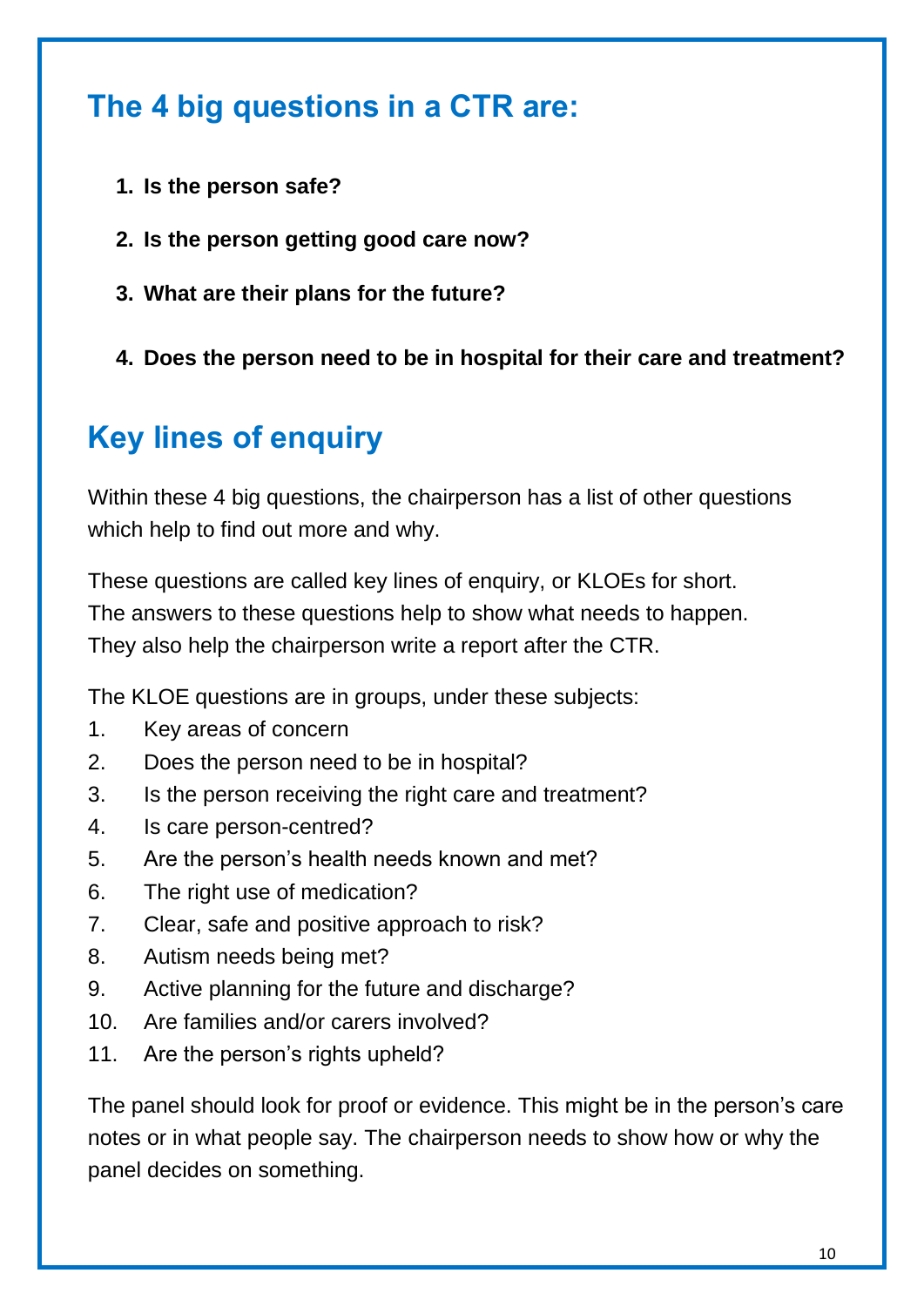#### **Reading care notes**

The notes can be difficult to understand. The clinical expert on the panel is there to help you and the chairperson make sense of them. So if you find them hard to follow ask the clinical expert to help.

Person-centred plans and documents for the person should be written in a way the person will understand. They show how well the person is involved in planning and deciding about their care. Do they show what the person wants and decides?

#### **Meeting other people**

If possible, it is best to meet each person separately, so each person feels free to say what they think. Working in pairs with a panel member means you will ask different sorts of questions and it is easier to write down the main things the person says. If you do not understand what somebody says, ask them to explain. You will see things that others don't, and ask questions that others don't. It does not matter how simple a question seems. They are often the best questions!

#### **The CTR report**

After the CTR, the chairperson will write a report which shows what the **actions** are. Sometimes it is hard not to use difficult words. But the report should not be too hard to understand. You will be sent a copy of the report to make sure it looks OK

The CTR report will be sent to you in line with NHS Information Security. At the end of the CTR, the chairperson will talk to you about what this means and how you will have to destroy your copy of the report after you have seen it.

You will not be sent any other copies of the report. This is because it is only for the person, their family or advocate and care team. This information is private and confidential. The report goes out to people who took part within **2 weeks** of the CTR. The chairperson will make sure that the report is followed up to make sure the actions are happening on time.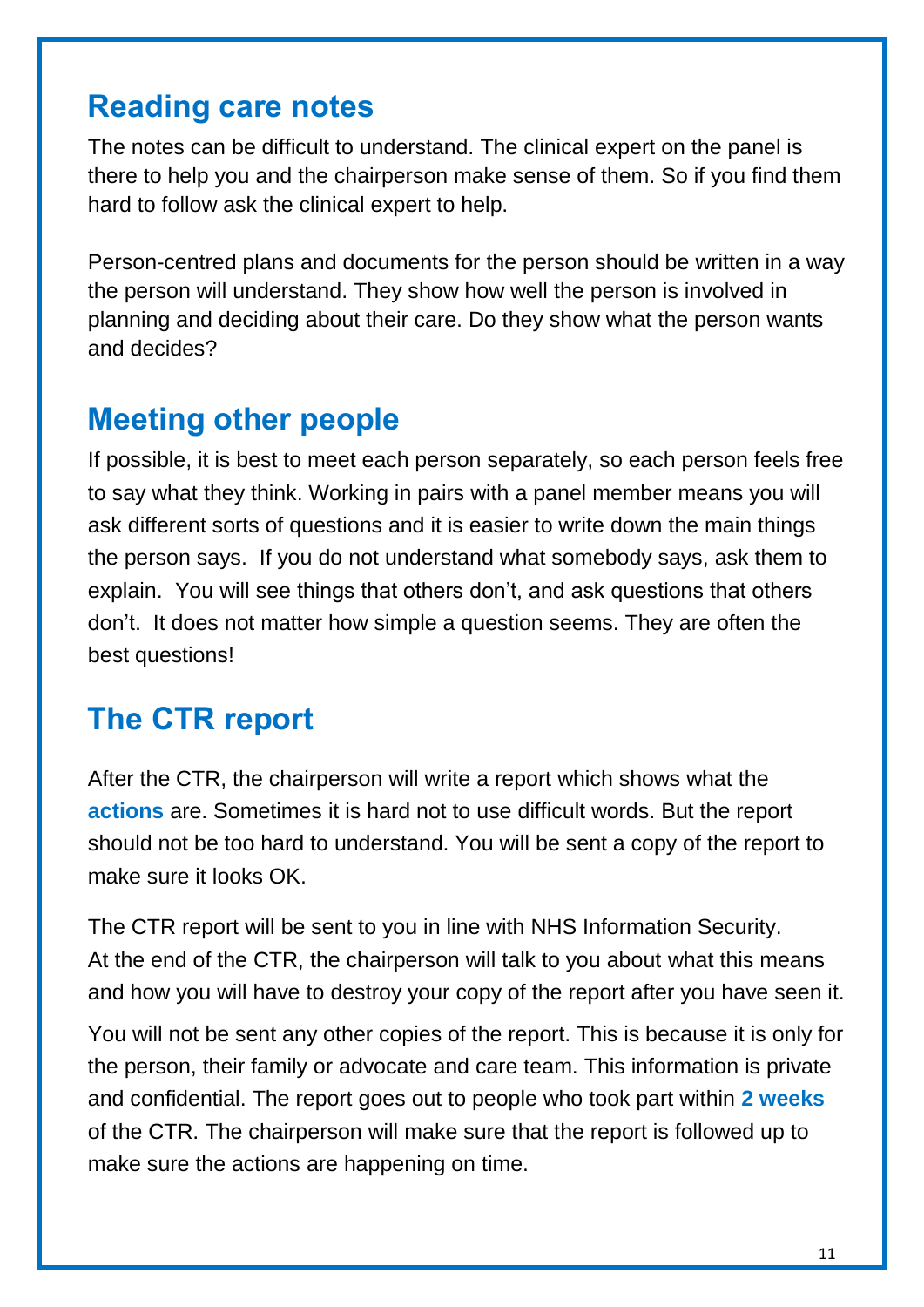#### **What makes a good CTR?**

A CTR is about each **person** as an individual. So we have used the letters that spell out the word **PERSONAL** to explain the **principles** of a good CTR:

**Person centred and family centred Evidence based Rights led Seeing the whole person Open, independent and challenging Nothing about us without us Action focused Living life in the community**

#### **What do the PERSONAL principles mean?**

#### **1. Person centred and family centred**

The person, their family and advocate if invited, should be at the centre of the CTR. The CTR checks that the people who provide the person's care are working in a person and family centred way. That people get all the information and support they need to have an active part in the CTR before, during and after. In the way that works best for the people involved.

#### **2. Evidence based**

The CTR Panel should have the information they need to understand what is working or not working about the person's care. And that care is carried out to a high standard. So they can decide with the person and others if anything needs to change or get better.

#### **3. Rights led**

The person has the right to be treated as an equal in their CTR and to have all the support they need to take part. The CTR should uphold the person's rights. Rights are things like choice, contact with family, independent advocacy and being able to say what one thinks. Other rights are being treated well, and having a good quality of life. And respect for one's personal life and beliefs.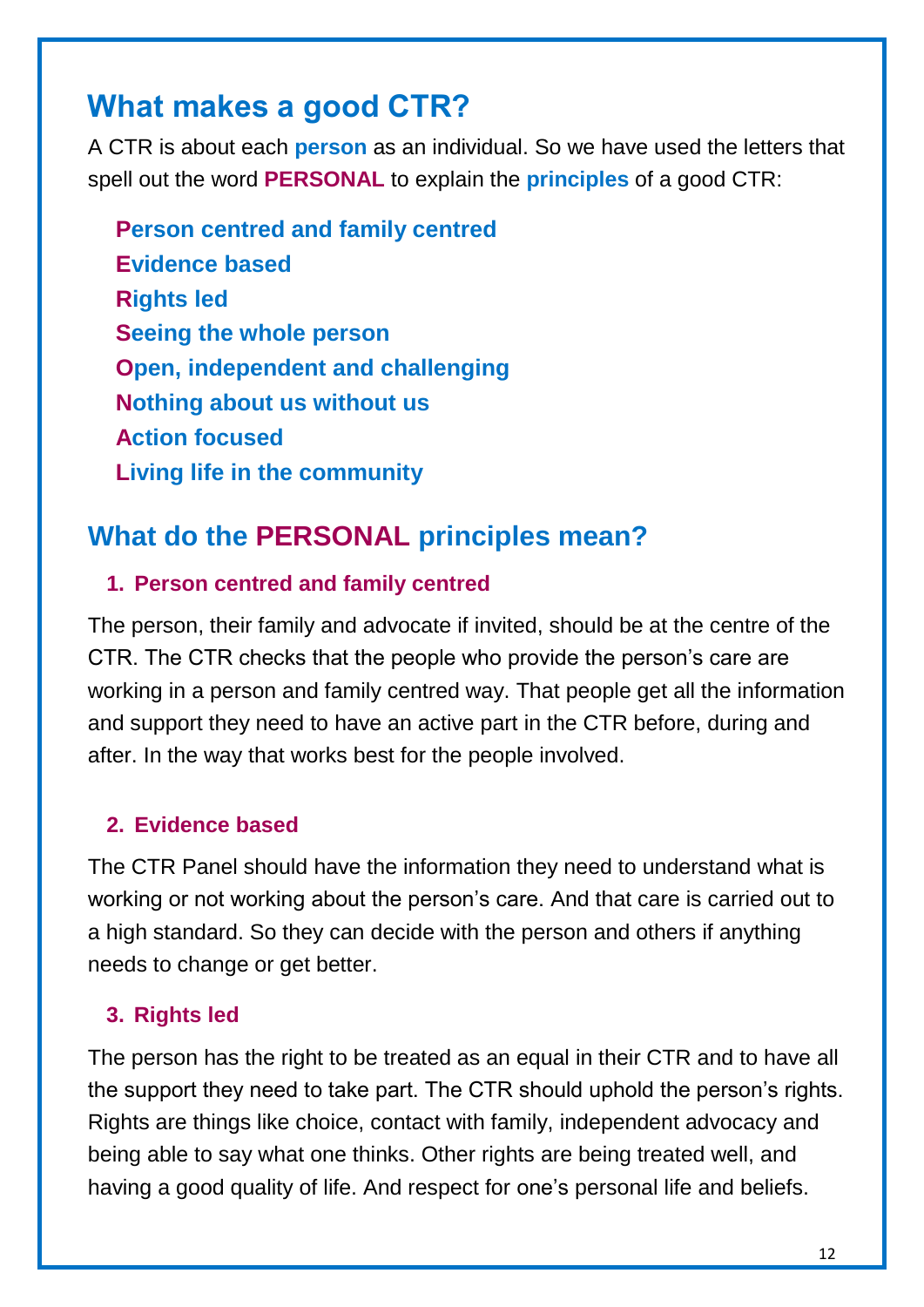#### **4. Seeing the whole person**

A CTR is not just about a person's mental health or how they behave. It is about seeing the whole person. Their quality of life, likes, dislikes, choices, hopes and fears.

#### **5. Open, independent and challenging**

Each person on the CTR panel can say if something does not seem right about the person's care. They can ask questions and say if something needs to change to make it better. Together the panel will decide what needs to happen to make it right – this is called an **action**. It will go into the CTR report that is agreed by the panel after the CTR.

#### **6. Nothing about us without us**

The person, and their family carers if taking part, should be fully involved in the CTR. From giving consent, to getting ready, taking part, getting a copy of the CTR report and knowing what is happening afterwards. The CTR report should also be written in words the person will understand. If a family carer wants to take part but cannot attend, can they take part by phone or video link? The person and their family should be kept informed about the progress of the actions afterwards.

#### **7. Action focused**

The CTR report after the meeting should have clear actions. Actions are things that need to be done. The actions should be easy to understand. The report will say who needs to do each action and when it should happen by. The actions should improve the care the person receives now and in the future. The commissioner will check these things are happening. And that the person knows the reason if any action cannot be carried out on time.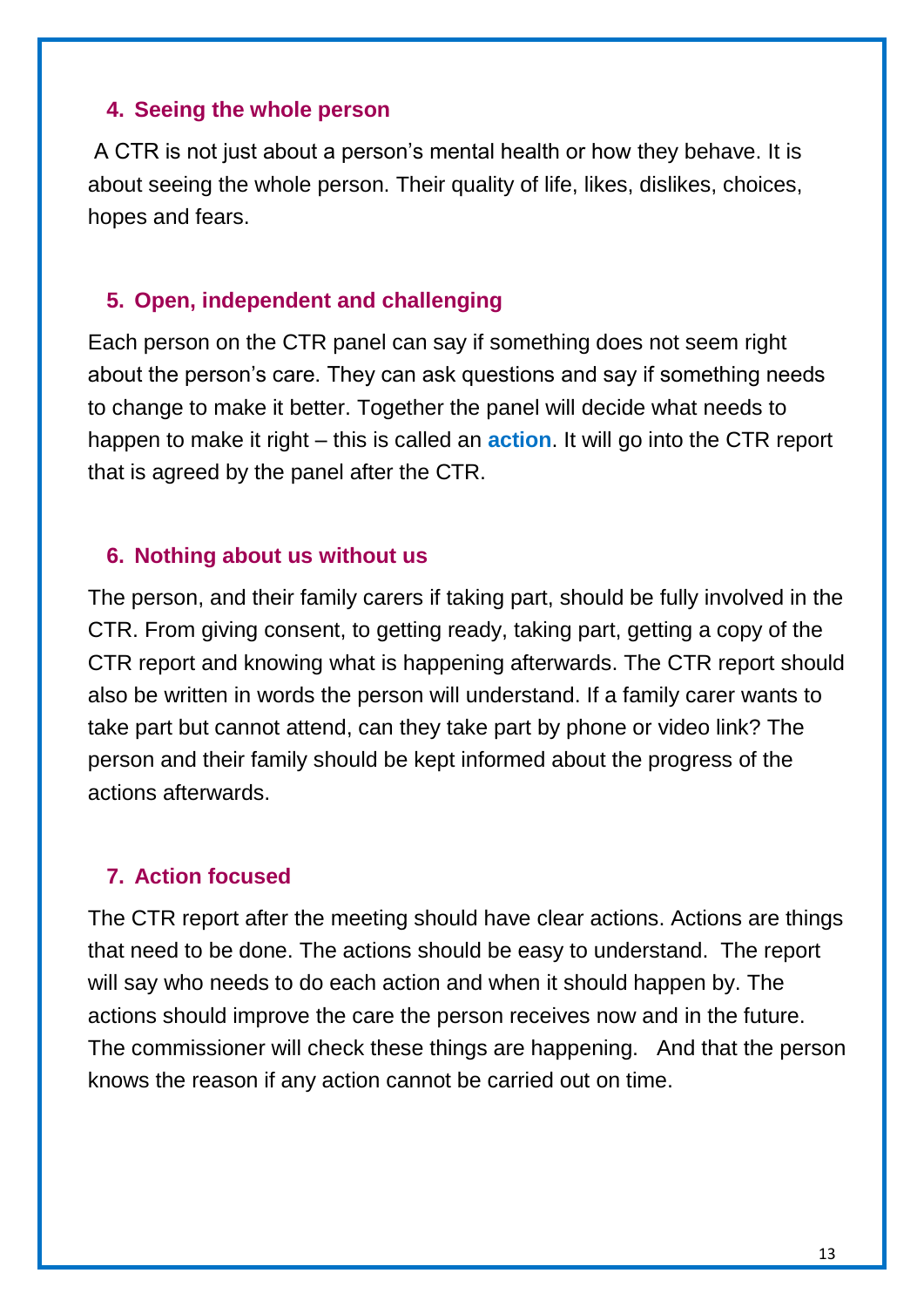#### **8. Living life in the community**

CTRs are about what is needed to help people live well in their communities. When someone is in hospital, a CTR will ask if they need to be there. Or if their care can be provided safely in the community. It will also look at how people are supported to access the community while they are in hospital. The CTR will check there are good plans in place to keep the person and others safe in the community. The CTR will also check that the plans still give the person the chance to lead as full and independent a life as possible.